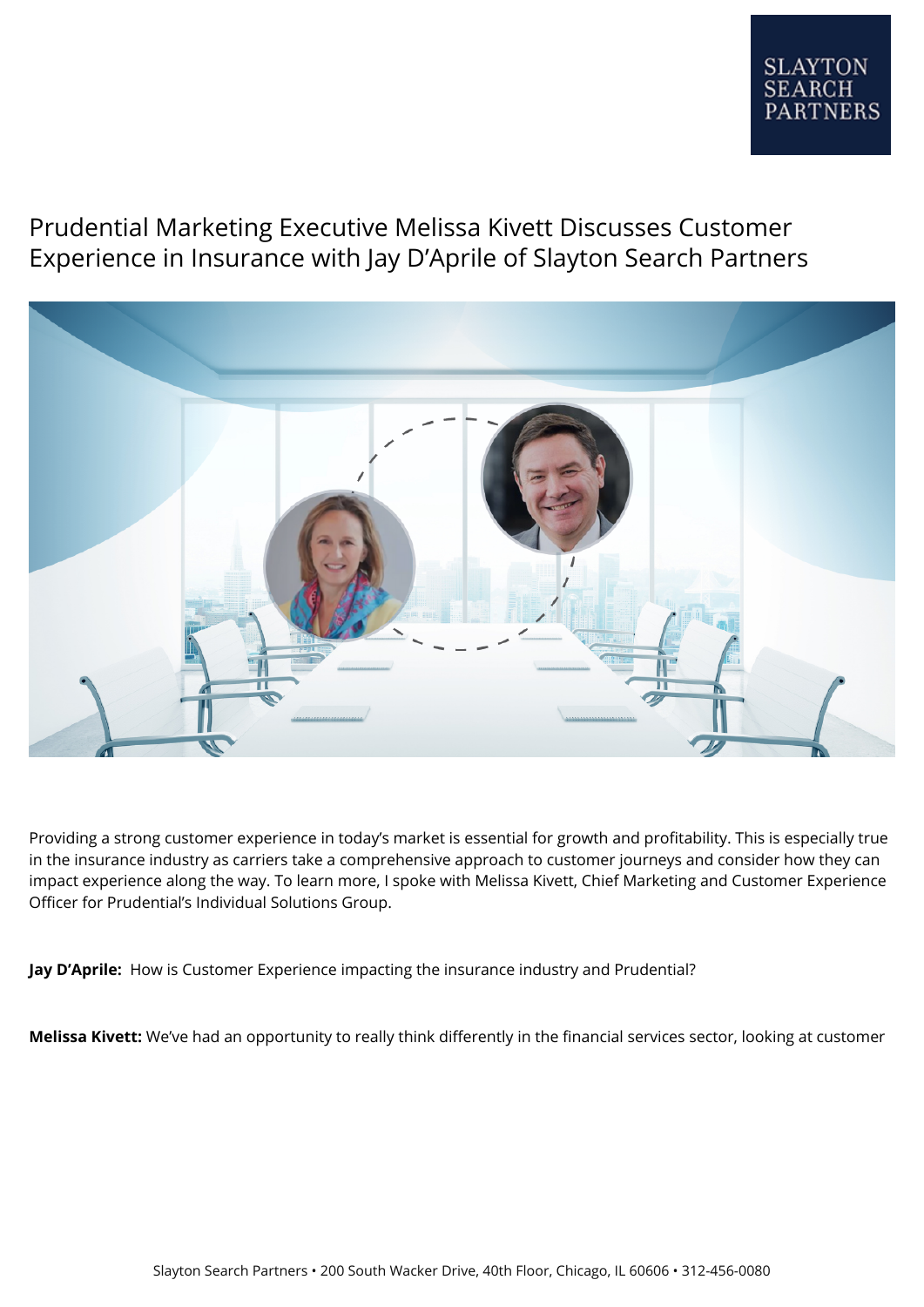experience as a way to differentiate a company. At Prudential, we think differently about what we're doing not only for our customers, but also for our financial professionals. In our business, we think broadly about experience. It's not just about our experience with our end customers, but includes everything holistically, end-to-end.

**Jay**: What does it mean to create a strong customer experience?

**Melissa:** Consumers are changing their expectations. Historically, a consumer thought about the importance of buying a product. What's really changed is that over 70% of today's customers will tell you that the experience matters as much, if not more, than the product itself. And so, expectations are higher. What that means for companies is that we have to think differently about what we are doing, not only to develop great products, but also to develop great experiences. At Prudential, we think broadly, beyond the product. We think about the moments that matter most to our customers and help drive a better experience.

**Jay:** In insurance, what's really been driving change across the industry is direct-to-consumer. Is that what's driving customer experience strategies at Prudential?

**Melissa:** There are many drivers. It's clear that people want more simplified experiences. The expectations are actually being driven by other industries for our industry. Think about your experience with Amazon – you get personalized recommendations, it's easy and seamless for you to purchase – you don't want to then interact with an insurance company or financial services firm and experience anything less. The bar is being raised because expectations are higher across many industries.

Clearly, technology changes the way we can engage and the way people experience our company. However, most of our customers will tell you that they still rely on the value of a financial professional for their advice and to make decisions. While they want to do things digitally, they also need the support of financial professionals. So, technology is a component, but it's much broader when you think about what we can do to enable a better experience.

**Jay**: With that in mind, how do you support agents in impacting customer experiences? Or, is it just focused on policy holders?

**Melissa:** We look at it holistically, so it's important for us to not only listen to and hear what our customers are saying, but also what our financial professionals are telling us matters. Some of those things are different. Sometimes our customers will tell us that they want more contact and engagement. They don't want to talk to us when they just have a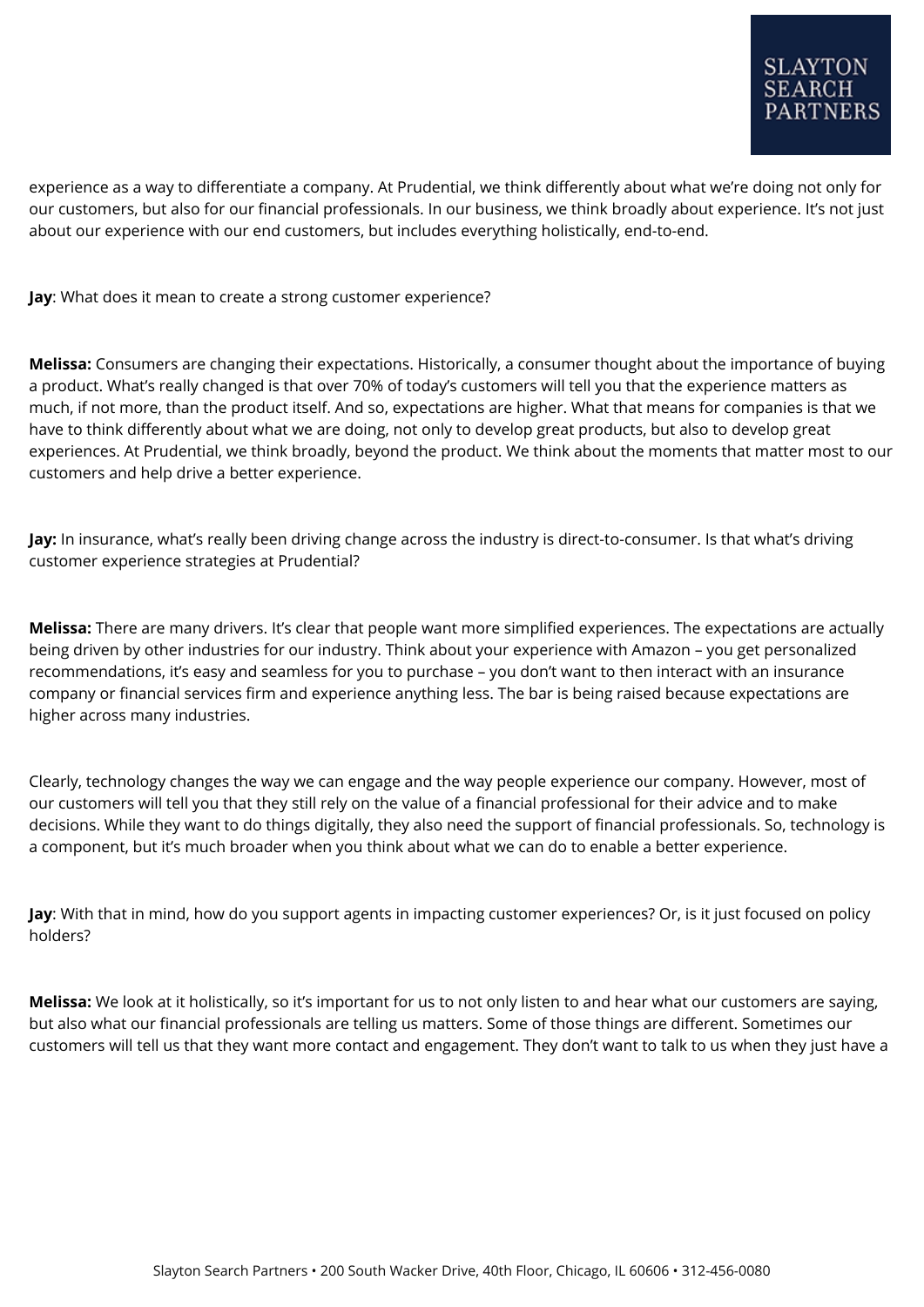claim. There are things we can do to help them better manage their life and help them solve their financial challenges even before they get to a claim.

For an advisor, there may be things they need that help make the experience frictionless and easier for them to do business. In our life insurance business, we realized that it was a great opportunity to do something really different by making it easy for our financial professionals to have conversations with our customers about the value of what they bought and understand how their life insurance actually works. We developed a tool called Life Insight to help financial professionals communicate with customers about their policies without referring to paper-based documents. That's been a real game changer for us in enabling our financial professionals to easily have conversations with customers.

**Jay:** I would imagine it makes the agents' job so much easier when you can answer questions through a digital channel.

**Melissa:** At Prudential, we've really invested in end-to-end digital capabilities so that you can do everything electronically to address every pain point from a customer or advisor standpoint. Given the current climate, people are rapidly recognizing the value of these capabilities that really improve the experience and make it easier. We've been able to implement a lot of these electronic changes. If I'm looking for a silver lining in this pandemic, it's the focus on those capabilities that I think benefit both our customers as well as our advisors.

**Jay:** Prudential has traditionally been a life insurance carrier; now they're transitioning into a global financial services company. How are you making that happen?

**Melissa:** The company is built to rely on a strong foundation. We've been in business for more than 150 years. If we look at the current pandemic and what that's doing to society and to us as people, we see the needs for protection and safety have never been more important. We've made investments to ensure that we are meeting the needs not just of our current customers, but also future customers. In the past year, we acquired a company called Assurance IQ which enables us to connect and reach the middle market. That is a huge population, and it has needs for protection. They might not normally have access to or meet with an agent. Through the capabilities of Assurance IQ, we are able to digitally connect and find customers who have these needs.

More broadly, Prudential has is a strong purpose for its customers. It has always been about solving financial challenges in a changing world. Things are changing now more than ever. We have adapted and made it easier to do business in a different way. We've increased our social media engagement. Our teams have really made sure our advisors and wholesalers can connect to their customers online. Prudential has taken great steps to think about the future of work and, if anything, the pandemic has accelerated and affirmed some of the actions that have been underway.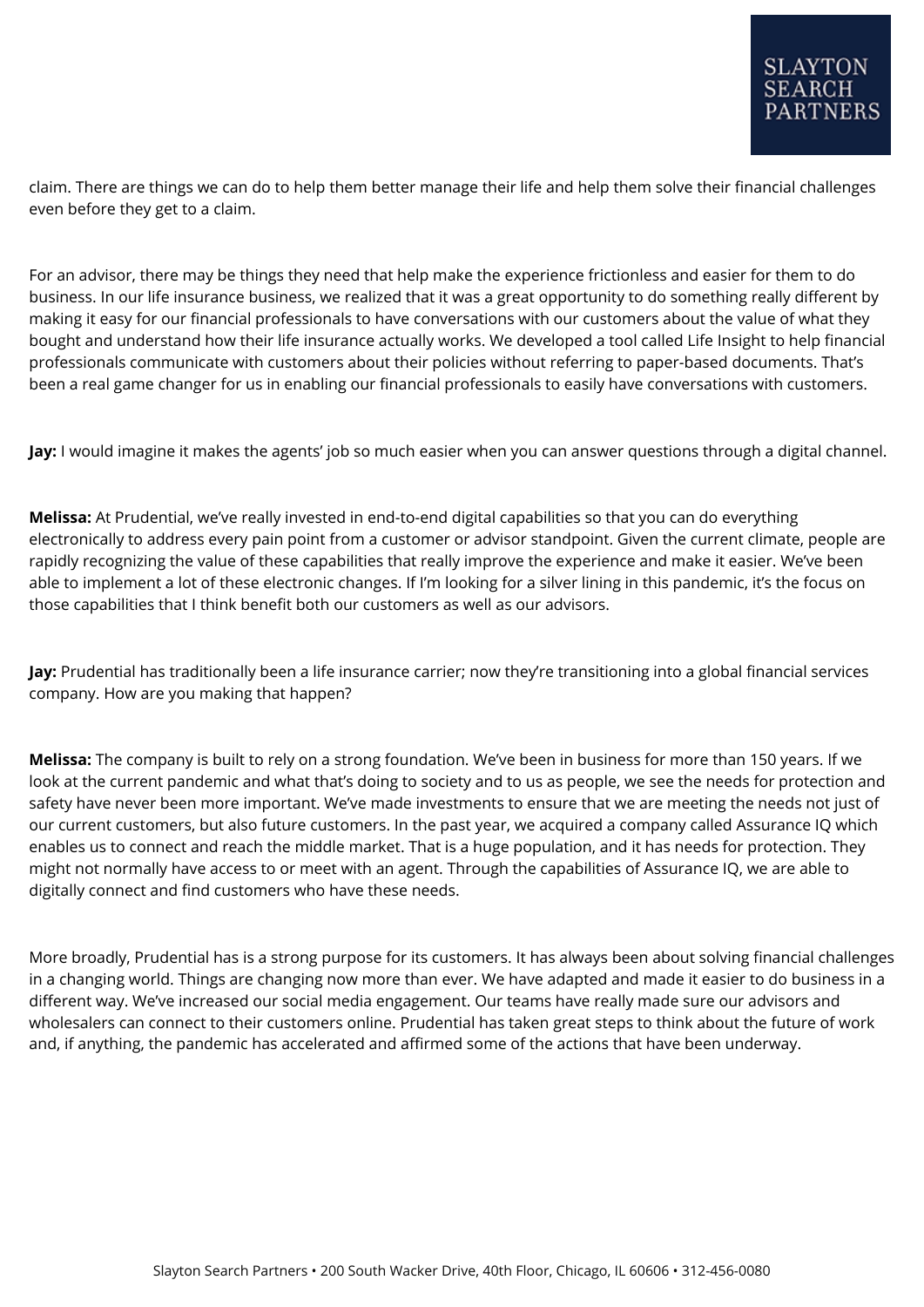**Jay:** How are you utilizing the Alliance for Lifetime Income and the recent sponsorship of The Rolling Stones tour to impact customer experience?

**Melissa:** Talk about an awesome experience! When we first talked about sponsoring The Rolling Stones, my first reaction was that it probably doesn't fit with a traditional, conservative industry. However, I quickly realized that Stones fans are exactly the demographic that is thinking about their retirement and trying to plan. When you think about an incredible experience, The Rolling Stones opened up an opportunity for us to talk to all of their fans about the importance of planning for income and preparing for the future.

We've had thousands of conversations with so many fans about annuities and the value of income and protection it can provide their life. It opened up a door for us to help people make better financial choices. I'm really glad that they saw the value of our non-traditional partnership because these concerts have significantly broadened the conversation.

**Jay:** It's nice that Mick and the boys are concerned about our retirement.

**Melissa:** They understand longevity!

**Jay:** PwC recently published *It's time for a consumer-centered metric: introducing 'return on experience'* – a new way of tracking the results of investments in customer and employee experiences. How are you measuring the results of your experience initiatives?

**Melissa:** It's important to measure, but first, it's important to listen. At Prudential, we established foundational tools to listen to our customers and advisors to avoid making assumptions about what they think or waiting until we could do a research study. We have been able to build some of the capabilities to actively listen, ask questions, and get feedback in real-time. That informs what we do from a service perspective.

More broadly, some of the measures we track ensure we understand our net promoter score, our ease of doing business, our satisfaction, and our relationship. Even though we are making improvements, the expectations keep changing and getting higher. Through measurements and tools, we actively see what's working and what's not working. We can also congratulate people on service teams for the work they do because we can see the feedback coming in from customers. It's a really powerful way to figure out if you're doing the right things and making the right impact while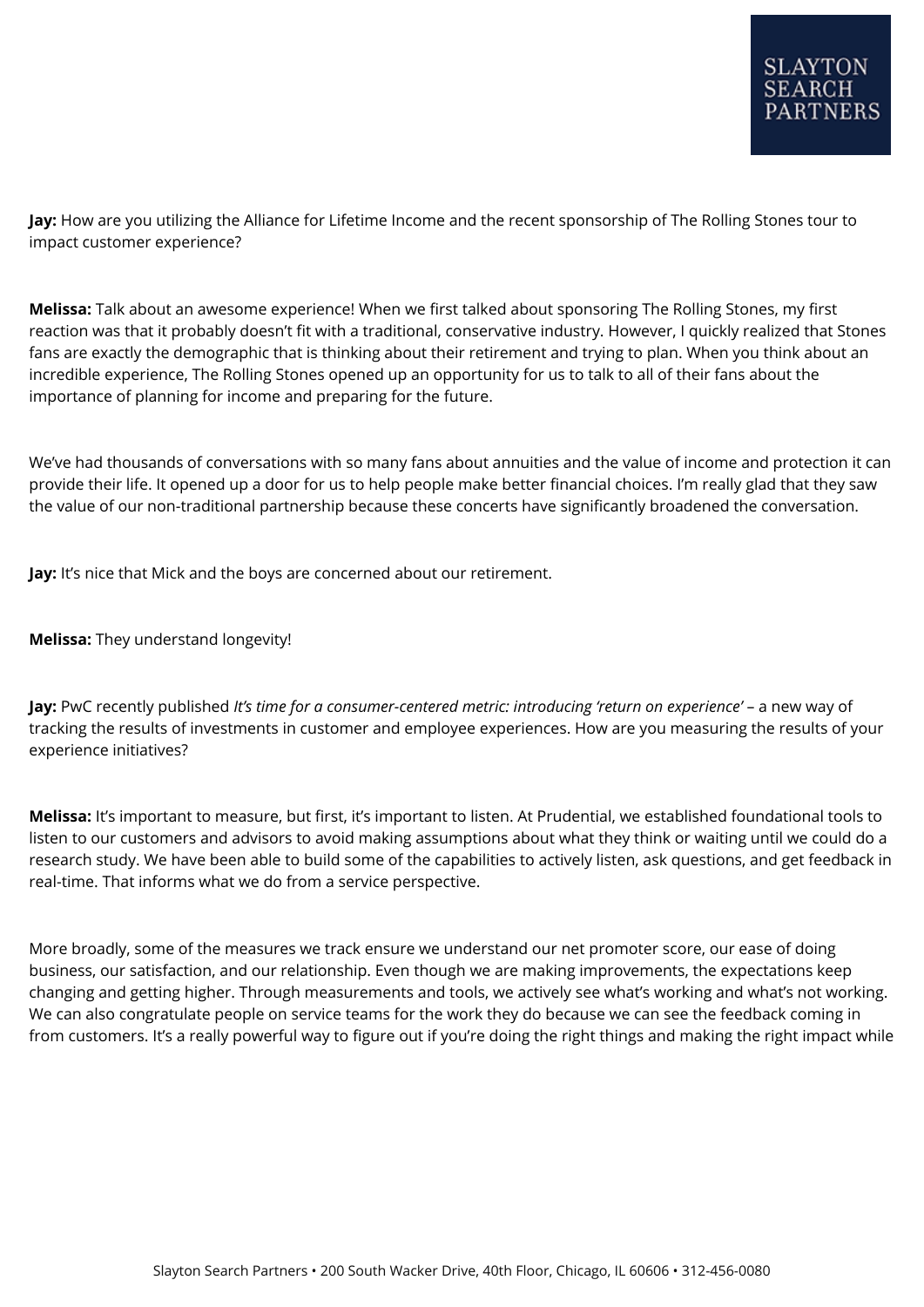supporting your teams and your talent.

**Jay:** You can make an argument that talent isn't naturally coming from the insurance industry. Is Prudential looking outside the insurance sector for talent?

**Melissa:** We are looking outside the sector and beyond the traditional pillars. Empathy is important, especially in financial services. It's a simple thing, yet often lacking in candidates. I recently had a call with Apple. It was interesting because they didn't just focus on the problem; their empathy made a huge difference. They really did care that they were doing the right thing.

**Jay:** How is nontraditional insurance adapting to the modern market? What is Prudential doing to continuously develop talent?

**Melissa:** We've got great teams, and moving people across different functions grows their perspective. It's also about encouraging diversity. To me, that means diversity of thought and how we can bring together different life experiences and perspectives. Using this current pandemic as an example, we know that African Americans are disproportionally affected. Understanding their experience and what we can do specifically for them really helps us create a better strategy for the business. Concentrating on passionate people with cross-functional, diverse experiences helps us think differently about the business. That's where we've had great success at Prudential.

Another great thing we've done in terms of developing talent is working in an agile environment. It's such a dynamic, innovative way to empower teams regardless of experience level. I've seen great talent thrive in this environment.

**Jay:** We are seeing new InsurTech companies entering the market and partnering with traditional carriers to improve the customer experience. Is that why Prudential acquired Assurance IQ?

**Melissa:** Assurance IQ allows us to reach more middle market customers. It brings in new technology, and we are able to use data to better understand what the needs are. It really helps personalization by leveraging data and technology in new ways. Those capabilities help us create that simple, uncomplicated personalized experience all the way through.

**Jay:** I think you just described the insurance company of the future, wouldn't you agree?